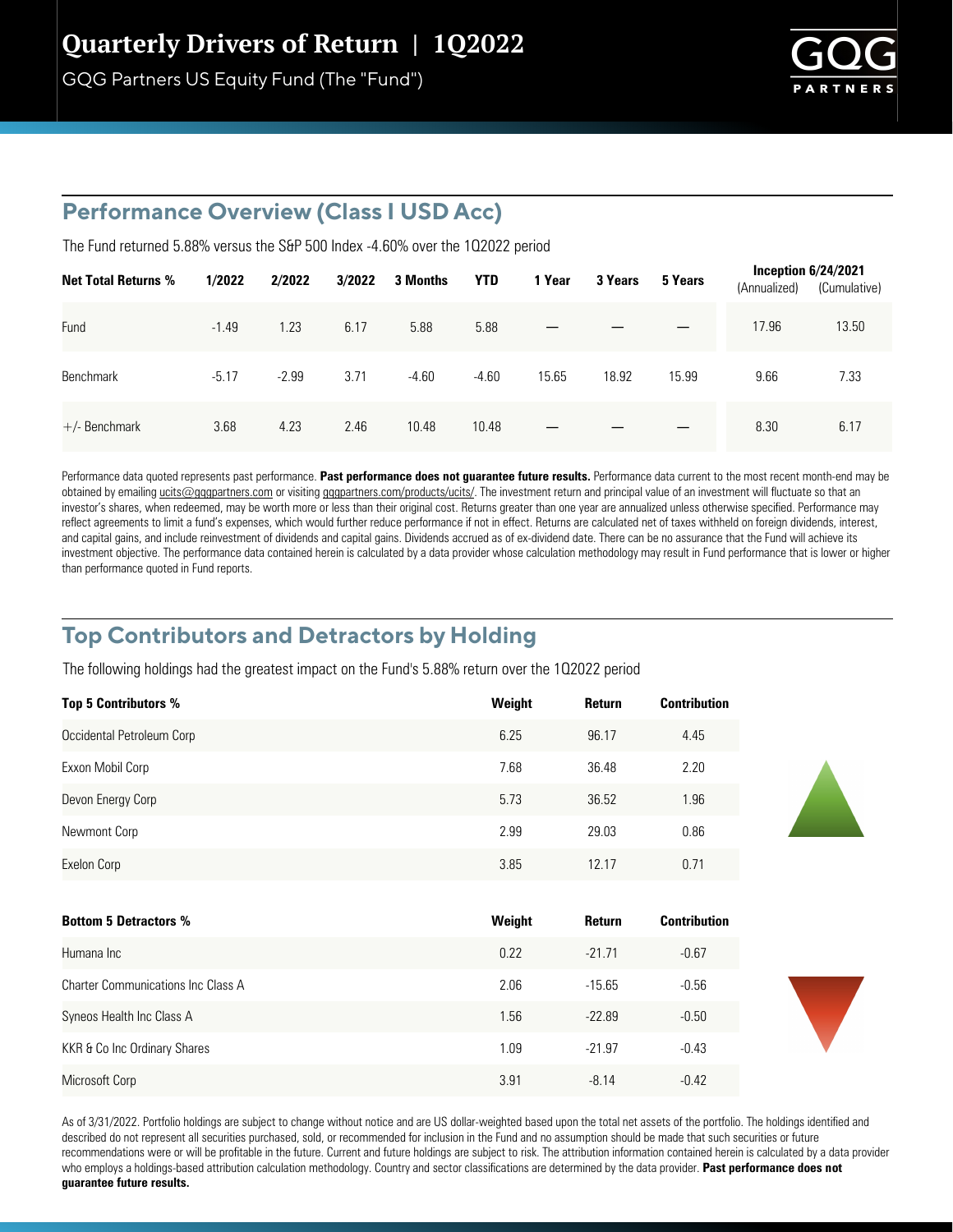GQG Partners US Equity Fund (The "Fund")

#### **Active Return Attribution by Sector**

The following sectors were the quarter's largest relative contributors to the Fund's active return of 10.48%

| Top 5 Sectors %               | Fund<br>Weight | Bench<br>Weight | $+/-$<br>Weight | Fund<br>Return | Bench<br>Return | $+/-$<br>Return  | Alloc<br><b>Effect</b> | <b>Select</b><br><b>Effect</b> | <b>Active</b><br><b>Return</b> |
|-------------------------------|----------------|-----------------|-----------------|----------------|-----------------|------------------|------------------------|--------------------------------|--------------------------------|
| Energy                        | 21.35          | 3.46            | 17.89           | 52.22          | 38.70           | 13.52            | 5.94                   | 2.30                           | 8.24                           |
| Information Technology        | 8.37           | 28.09           | $-19.72$        | $-1.64$        | $-8.07$         | 6.42             | 0.54                   | 0.94                           | .48                            |
| <b>Utilities</b>              | 10.68          | 2.58            | 8.10            | 12.84          | 4.76            | 8.08             | 0.88                   | 0.58                           | .46                            |
| <b>Materials</b>              | 4.50           | 2.58            | 1.92            | 26.93          | $-2.27$         | 29.20            | 0.07                   | 1.06                           | . 13                           |
| <b>Consumer Discretionary</b> | 1.19           | 12.04           | $-10.85$        | $-7.52$        | $-8.62$         | $\overline{.10}$ | 0.34                   | 0.12                           | 0.46                           |

| <b>Bottom 5 Sectors %</b> | <b>Fund</b><br>Weight    | Bench<br>Weight | $+/-$<br>Weight | Fund<br>Return                   | Bench<br>Return | $+/-$<br>Return          | <b>Alloc</b><br><b>Effect</b> | <b>Select</b><br><b>Effect</b> | Active<br><b>Return</b> |
|---------------------------|--------------------------|-----------------|-----------------|----------------------------------|-----------------|--------------------------|-------------------------------|--------------------------------|-------------------------|
| <b>Financials</b>         | 9.74                     | 11.39           | $-1.64$         | $-9.95$                          | $-1.37$         | $-8.59$                  | 0.20                          | $-0.84$                        | $-0.64$                 |
| <b>Industrials</b>        |                          | 7.95            | $-7.95$         | $\overline{\phantom{0}}$         | $-2.21$         | $\overline{\phantom{0}}$ | $-0.17$                       |                                | $-0.17$                 |
| <b>Real Estate</b>        | $\overline{\phantom{0}}$ | 2.68            | $-2.68$         | $\overbrace{\phantom{12322111}}$ | $-6.18$         |                          | 0.05                          |                                | 0.05                    |
| <b>Health Care</b>        | 16.99                    | 13.35           | 3.64            | $-0.95$                          | $-2.42$         | .47                      | 0.02                          | 0.16                           | 0.18                    |
| <b>Consumer Staples</b>   | 19.40                    | 6.14            | 13.26           | $-0.58$                          | $-0.93$         | 0.35                     | 0.22                          | 0.05                           | 0.27                    |

### **Active Return Attribution by Country**

Brazil

The following countries were the quarter's largest relative contributors to the Fund's active return of 10.48%

| <b>Top 5 Countries %</b>    | <b>Fund</b>           | Bench                  | $+/-$           | <b>Fund</b>              | Bench                  | $+/-$           | <b>Alloc</b>                  | <b>Select</b>                  | <b>Active</b>           |
|-----------------------------|-----------------------|------------------------|-----------------|--------------------------|------------------------|-----------------|-------------------------------|--------------------------------|-------------------------|
|                             | Weight                | Weight                 | Weight          | Return                   | Return                 | Return          | <b>Effect</b>                 | <b>Effect</b>                  | Return                  |
| <b>United States</b>        | 91.15                 | 98.98                  | $-7.84$         | 8.40                     | $-4.38$                | 12.78           | 0.00                          | 11.57                          | 11.57                   |
| United Kingdom              | 3.08                  | 0.50                   | 2.59            | 15.42                    | $-6.37$                | 21.79           | $-0.02$                       | 0.65                           | 0.63                    |
| Taiwan                      | 1.02                  | $\qquad \qquad -$      | 1.02            | 2.87                     |                        |                 | 0.41                          | —                              | 0.41                    |
| Brazil                      | 0.72                  | —                      | 0.72            | $-10.75$                 |                        |                 | 0.14                          |                                | 0.14                    |
| Belgium                     | 4.04                  |                        | 4.04            | $-0.15$                  |                        |                 | 0.13                          |                                | 0.13                    |
|                             |                       |                        |                 |                          |                        |                 |                               |                                |                         |
| <b>Bottom 5 Countries %</b> | <b>Fund</b><br>Weight | <b>Bench</b><br>Weight | $+/-$<br>Weight | <b>Fund</b><br>Return    | <b>Bench</b><br>Return | $+/-$<br>Return | <b>Alloc</b><br><b>Effect</b> | <b>Select</b><br><b>Effect</b> | <b>Active</b><br>Return |
| Switzerland                 | —                     | 0.33                   | $-0.33$         | —                        | 4.77                   |                 | $-0.03$                       | $\overline{\phantom{0}}$       | $-0.03$                 |
| Singapore                   | —                     | 0.06                   | $-0.06$         |                          | $-19.82$               | —               | 0.01                          | —                              | 0.01                    |
| <b>Netherlands</b>          |                       | 0.14                   | $-0.14$         | $\overline{\phantom{m}}$ | $-18.35$               | —               | 0.02                          | —                              | 0.02                    |
| Belgium                     | 4.04                  |                        | 4.04            | $-0.15$                  |                        |                 | 0.13                          |                                | 0.13                    |

As of 3/31/2022. Portfolio holdings are subject to change without notice and are US dollar-weighted based upon the total net assets of the portfolio. The holdings identified and described do not represent all securities purchased, sold, or recommended for inclusion in the Fund and no assumption should be made that such securities or future recommendations were or will be profitable in the future. Current and future holdings are subject to risk. The attribution information contained herein is calculated by a data provider who employs a holdings-based attribution calculation methodology. Country and sector classifications are determined by the data provider. **Past performance does not guarantee future results.**

0.72 — 0.72 -10.75 — — 0.14 — 0.14





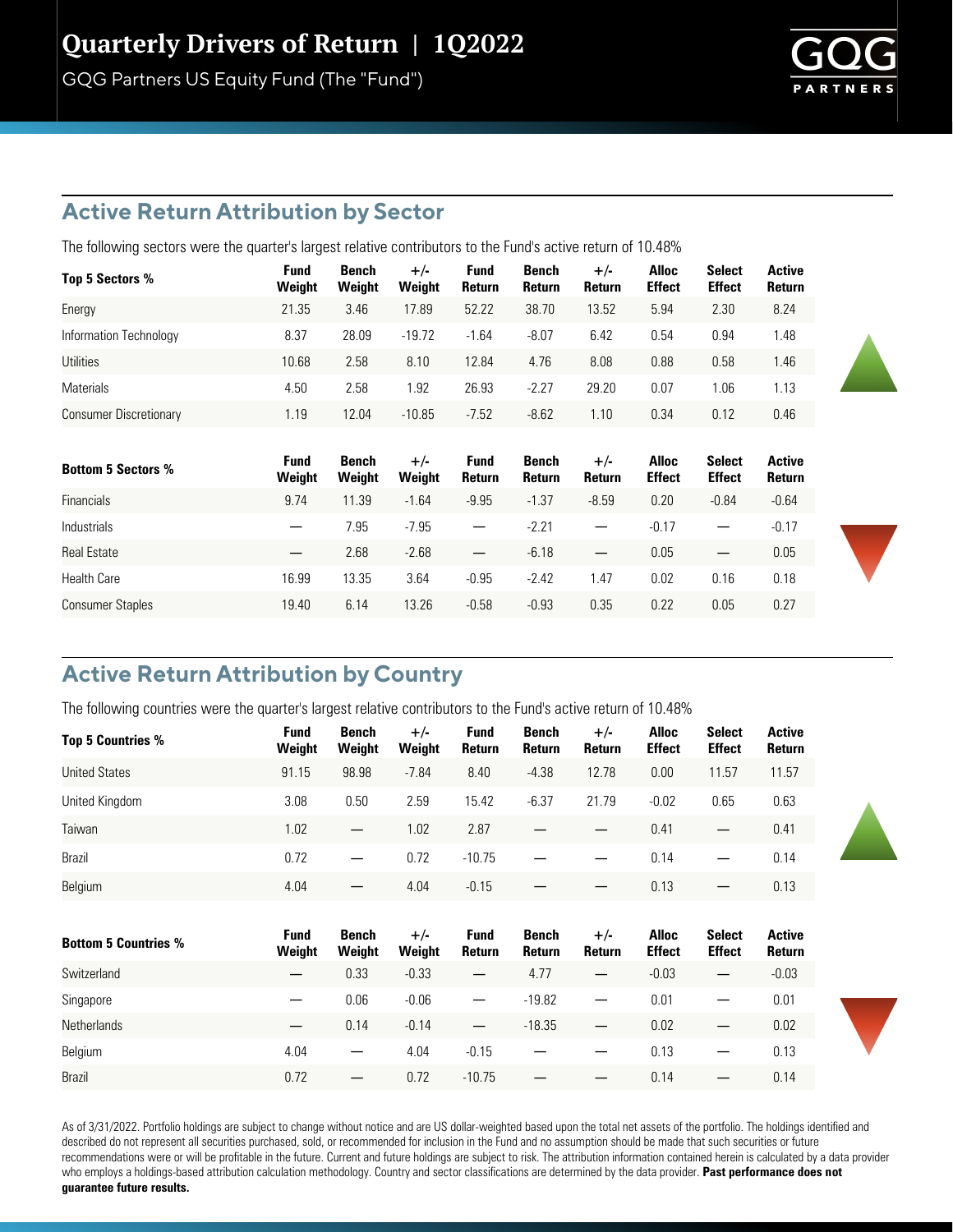GQG Partners US Equity Fund (The "Fund")



#### **Monthly Returns Net of Fees (Class I USD Acc)**

| %    | Jan     | Feb  | Mar  | Apr | May | Jun  | Jul  | Aug  | Sep     | 0ct  | Nov     | Dec  | Year |
|------|---------|------|------|-----|-----|------|------|------|---------|------|---------|------|------|
| 2022 | $-1.49$ | 1.23 | 6.17 |     |     |      |      |      |         |      |         |      | 5.88 |
| 2021 |         |      |      |     |     | 0.80 | 1.69 | 3.22 | $-5.39$ | 8.29 | $-2.58$ | 1.52 | 7.20 |

\*Includes partial-month return as of 6/24/2021 for inception month. Performance data quoted represents past performance. Past performance does not guarantee future results. Performance data current to the most recent month-end may be obtained by emailing ucits@gqgpartners.com or visiting gqgpartners.com/products/ucits/. The investment return and principal value of an investment will fluctuate so that an investor's shares, when redeemed, may be worth more or less than their original cost. Performance may reflect agreements to limit a fund's expenses, which would further reduce performance if not in effect. Returns are calculated net of taxes withheld on foreign dividends, interest, and capital gains, and include reinvestment of dividends and capital gains. Dividends accrued as of ex-dividend date. There can be no assurance that the Fund will achieve its investment objective. The performance data contained herein is calculated by a data provider whose calculation methodology may result in Fund performance that is lower or higher than performance quoted in Fund reports.

#### **Important Information for Investors**

The GQG Partners US Equity Fund involves significant risks and is suitable only for those who can bear the risk of complete loss of their investment. There is no assurance that the Fund will achieve its investment objective. The value of the Fund's shares will change as the value of its investments change. You should consider any fund's risks and whether its strategies are suitable based upon your investment objectives and risk tolerance before investing. International and emerging markets investing have additional risks involving foreign, economic, political, monetary, and/or legal factors. Investing in small- and mid-size companies generally is riskier and more volatile than investing in larger companies. Investments are often made in currencies other than that of the Fund's base currency, changes in exchange rates will have an effect on performance.

This document should be considered a marketing document. The Fund's prospectus has detailed descriptions of the Fund's risks. Before investing, review the Fund's full Prospectus and Supplement, together with the applicable KIID and the most recent annual and semi-annual reports. You can get free copies from the Investment Manager

at gqgpartners.com or ucits@gqgpartners.com, the Administrator, or the local paying or representative agent or local distributor in jurisdictions in which the Fund is authorized for distribution. A summary of investors rights associated with an investment in the Fund is available online in English www.bridgeconsulting.ie/managementcompany-services/ and a paper copy is available upon request by emailing  $ucits@qqqqpartners.com$ . If the Fund terminates its application for registration in any jurisdiction shareholders located in the effected EEA Member state will be notified of this decision and will be provided the opportunity to redeem their shareholding in the Fund free of any charges or deductions for at least 30 working days from the date of such notification.

GQG Partners LLC ("GQG") is an investment adviser registered with the U.S. Securities and Exchange Commission. The GQG Partners US Equity Fund is a sub-fund of GQG Global UCITS ICAV, an open-ended Irish collective asset-management vehicle with variable capital constituted as an umbrella fund with segregated liability between sub-funds, authorized and regulated by the Central Bank of Ireland ("CBI") as an Undertaking for Collective Investments in Transferable Securities ("UCITS"). Authorization of GQG Global UCITS ICAV by the CBI is not an endorsement or guarantee by the CBI nor is the CBI responsible for the contents of any marketing material or the Fund's Prospectus, Supplement or applicable Key Investor Information Documents ("KIIDs"). CBI authorization shall not constitute a warranty as to the performance of GQG Global UCITS ICAV and the CBI shall not be liable for the performance of the GQG Global UCITS ICAV. GQG Partners (UK) Ltd. (FRN 844184) is an appointed representative of Sapia Partners LLP which is authorized and regulated by the Financial Conduct Authority: FRN 550103.

Fund shares are only available for certain non-US persons in transactions that are exempt from registration in the United States pursuant to Regulation S under the Securities Act of 1933 and comply with other applicable laws. This document is not an offer or solicitation to subscribe for Fund shares. It is for the information of professional/sophisticated investors, except where the Fund is registered for public offer and this document may be used by all investors. The Fund's offering may be restricted or on a private placement basis in many jurisdictions. Contact your

representative for the jurisdictions where the Fund is registered or passported. Do not use or distribute this document where authorization for distribution is required, unless the Fund is so authorized. The Investment Manager may facilitate the distribution of Fund shares through financial intermediaries. ANY PERSON FORWARDING THIS MATERIAL TO OTHERS TAKES FULL RESPONSIBILITY FOR ENSURING COMPLIANCE WITH ALL APPLICABLE LAW IN CONNECTION THEREWITH. The Fund's returns are published net of fees and do not take account of any commissions and costs incurred on the issue and redemption of units.

Benchmark returns have been obtained from Standard and Poors, a non-affiliated third-party source. Neither Standard and Poors nor any other party involved in or related to compiling, computing or creating the Standard and Poors data makes any express or implied warranties or representations with respect to such data (or the results to be obtained by the use thereof), and all such parties hereby expressly disclaim all warranties of originality, accuracy, completeness, merchantability or fitness for a particular purpose with respect to any of such data. Without limiting the foregoing, in no event shall Standard and Poors, any of its affiliates or any third party involved in or related to compiling, computing, or creating the data have any liability for any direct, indirect, special, punitive, consequential or any other damages (including lost profits) even if notified of the possibility of such damages.

The S&P 500 Index is a free float-adjusted market capitalization index that is designed to measure equity market performance of US companies. The index is unmanaged, and does not include the effect of fees. It is not possible to invest directly in an index. Net total return indices reinvest dividends after the deduction of withholding taxes, using (for international indices) a tax rate applicable to nonresident institutional investors who do not benefit from double taxation treaties. Information about benchmark indices is provided to allow you to compare it to the performance of GQG strategies. Investors often use these well-known and widely recognized indices as one way to gauge the investment performance of an investment manager's strategy compared to investment sectors that correspond to the strategy. However, GQG's investment strategies are actively managed and not intended to replicate the performance of the indices: the performance and volatility of GQG's investment strategies may differ materially from the performance and volatility of their benchmark indices, and their holdings will differ significantly from the securities that comprise the indices. You cannot invest directly in indices, which do not take into account trading commissions and costs.

The information contained herein: (1) is proprietary to Morningstar and/or its content providers; (2) may not be copied or distributed; and (3) is not warranted to be accurate, complete, or timely. Neither Morningstar nor its content providers are responsible for any damages or losses arising from any use of this information. Past performance is no guarantee of future results.